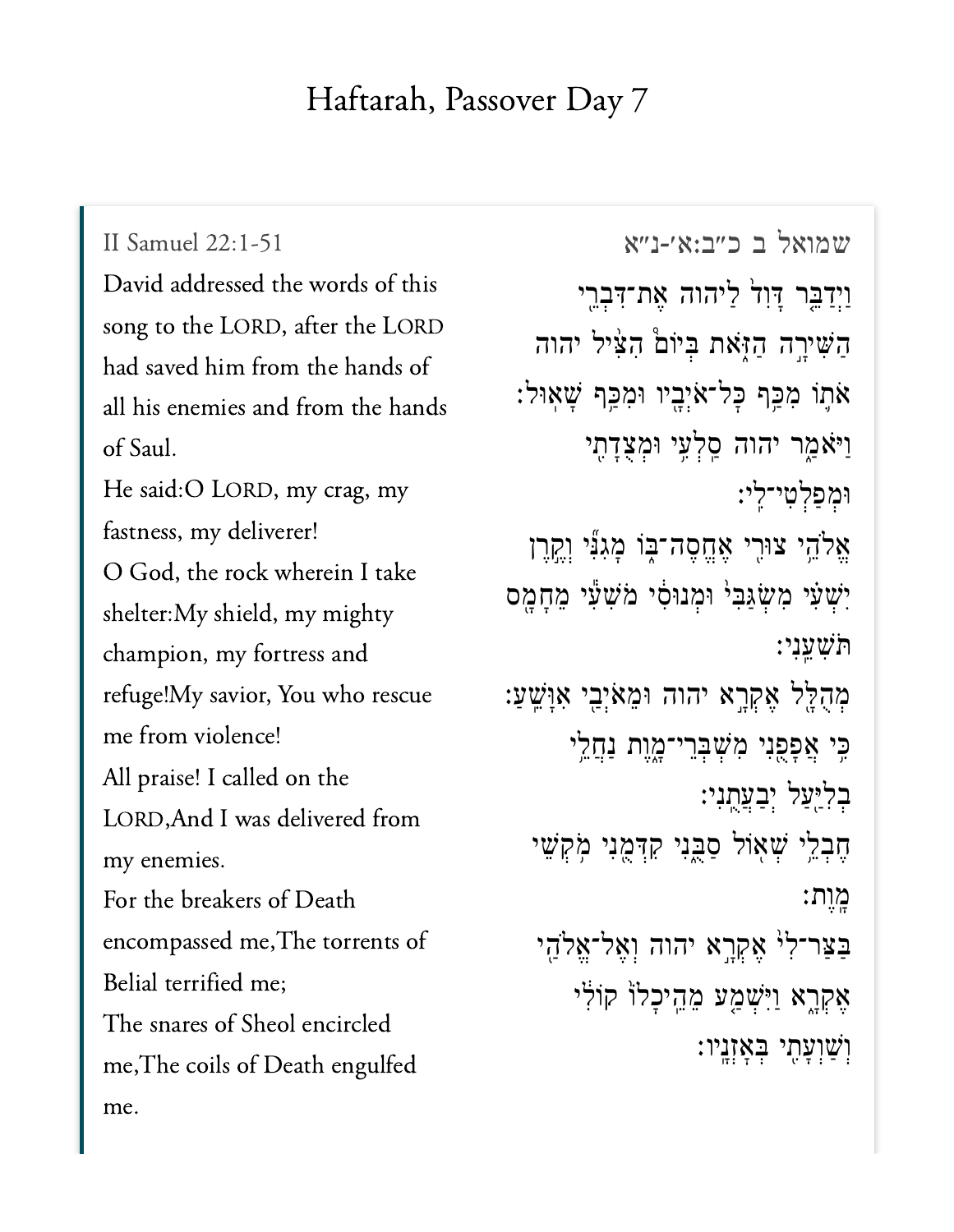In my anguish I called on the LORD,Cried out to my God;In His Abode He heard my voice,My cry entered His ears. Then the earth rocked and quaked,The foundations of heaven shook—Rocked by His indignation. Smoke went up from His nostrils,From His mouth came

devouring fire;Live coals blazed forth from Him. He bent the sky and came

down,Thick cloud beneath His feet.

He mounted a cherub and flew;He was seen on the wings of the wind. He made pavilions of darkness about Him,Dripping clouds, huge thunderheads;

In the brilliance before HimBlazed fiery coals.

The LORD thundered forth from heaven,The Most High sent forth His voice;

וּחָרִעַּשׁ הָאָרֵץ) (וותגעש: [יַחְגָעֲשׁ] וַחְרִעַ*יֹ*ש מוֹסְדִוֹת הַשָּׁמַיִם יִרְגָּזוּ וַיֵּתְגָּעֲשָׁוּ ִּכי־ָ֥חָרה ֽלֹו׃ עְלֶה עָשָׁן בְאַפּֿו וְאֵֽשׁ מִפִּיו תּאֹכֵל ֶּגָחִ֖לים ָּבֲע֥רּו ִמֶּֽמּנּו׃ ַוֵּ֥יט ָׁשַ֖מִים ַוֵּיַ֑רד ַוֲעָרֶ֖פל ַּ֥תַחת ַרְגָֽליו׃ וַיִּרְכָּ֑ב עַל־כְּרְוּב וַיָּעָׂף וַיֵּרֵא ַעל־ַּכְנֵפי־ֽרּוַח׃ וַיֵּשֵׁת הָעֵׁךְ סִבְיִבֹתָיו סָכְוֹת ַֽחְׁשַרת־ַ֖מִים ָעֵ֥בי ְׁשָחִֽקים׃ ִמֹּ֖נַגּה ֶנְגּ֑דֹו ָּבֲע֖רּו ַּגֲחֵלי־ֵֽאׁש׃ יַרְעֵם מְן־שָׁמַיִם יהוה וְעֵלְיִוֹן יִתֵּן קֹוֽלֹו׃ וַיִּשְׁלֵח חָצִים וַיִפִיצֵם בָּרֶק ויהמם)  $[$ וַיָּהֹם $]$ ַוַּיֵּרָאוּ֫ אֲפֶקֵי יָם יִגָּלְוּ מֹסִדְוֹת תֵּבֵל ּבְּגַעֲרָת יהוה מִנִּּשָׁמַת רִוּחַ אַפּוֹ: יִּשְׁלַח מִמַּרִוֹּם יִקְחֵנִי יִמְ*יֹ*שֵׁנִי מִמְּיִם ַרִּֽבים׃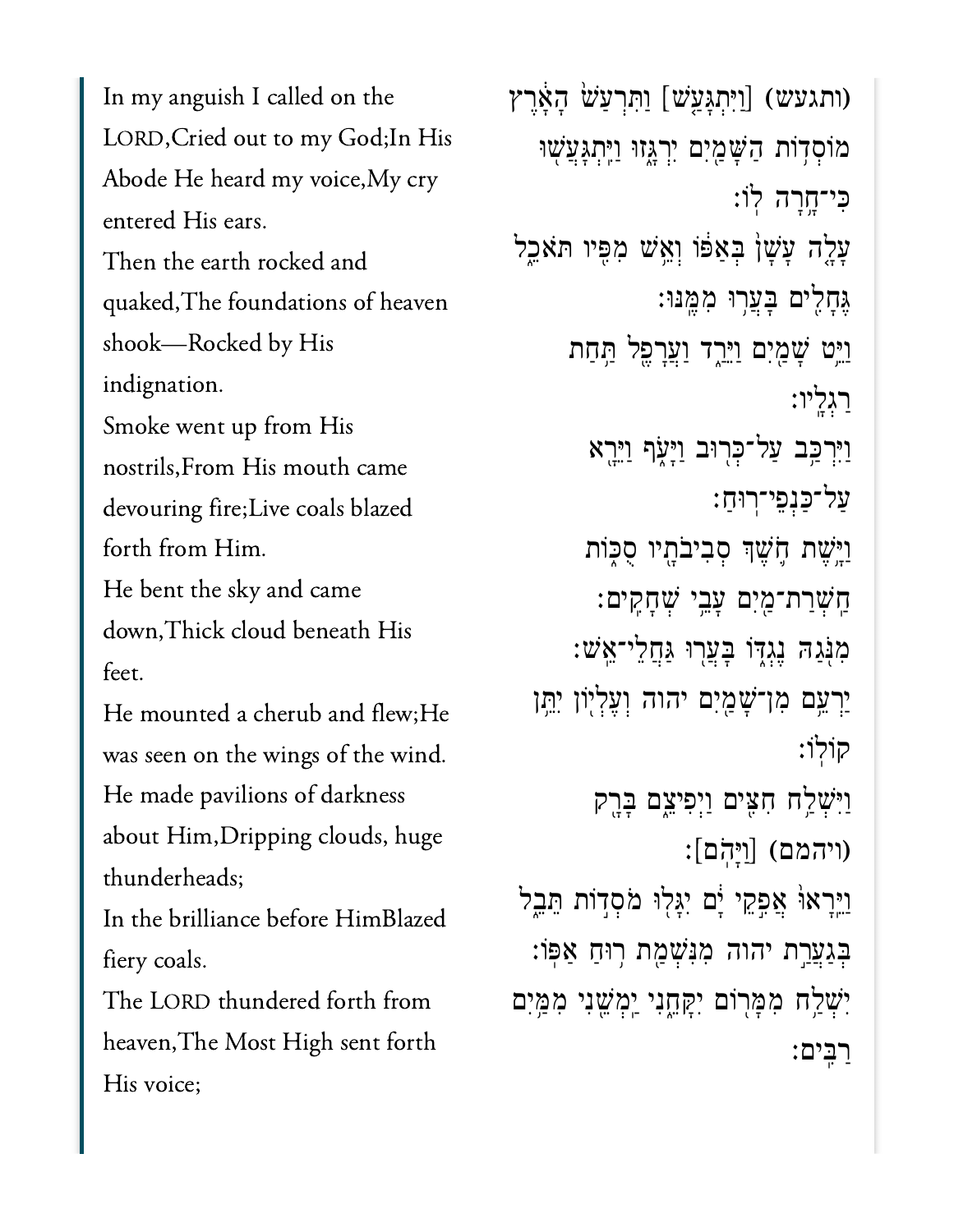He let loose bolts, and scattered them;Lightning, and put them to rout.

The bed of the sea was exposed,The foundations of the world were laid bareBy the mighty roaring of the LORD,At the blast of the breath of His nostrils. He reached down from on high, He took me,Drew me out of the mighty waters; He rescued me from my enemy so

strong,From foes too mighty for me.

They attacked me on my day of calamity,But the LORD was my stay.

He brought me out to freedom,He rescued me because He was pleased with me.

The LORD rewarded me according to my merit,He requited the cleanness of my hands. For I have kept the ways of the

LORDAnd have not been guilty before my God;

ַיַּצִילֵּנִי מֵאֹיְבִי עֳז מִשְׂנְאַי כִִּי אָמְצִוּ ִמֶּֽמִּני׃ יִקְדְּמֶנִי בְּיִוֹם אֵידֶי <u>ו</u>ּיְהֶי יהוה ִמְׁשָ֖ען ִֽלי׃ ַוַּׂיֵצְא לַמֶּרְחֶב אֹתֶי יְחַלְצֵנִי כִּי־חֶפֵץ ִּֽבי׃ יִגְמָ**קֵ<sup>ׂ</sup>נִי יהוה כְּצִדְקָתֶי כְּבְר יְדֵי** ָיִׁ֥שיב ִֽלי׃ ּכֵּי שָׁמַרִתִּי דַּרְכֵי יהוה וְלְא ָרַׁ֖שְעִּתי ֵמֱאֹלָֽהי׃ בִּי כָל־מְ**שִׁפַּטֵו לְנֵגְדִי וְחָקִתְיו** ֹלא־ָא֥סּור ִמֶּֽמָּנה׃ ָוֶאְהֶ֥יה ָתִ֖מים ֑לֹו ָוֶאְׁשַּתְּמָ֖רה ֵמֲעֺוִֽני׃ וַיֵּשֶׁב יהוה לִי כְּצִדְקָתֶי כְּבֹרֶי לְגֶגֶד ֵעיָֽניו׃ ַעִּם־חָסִיד תִּתְחַסֶּד עִם־גִּבְּוֹר תָּמִים ִּתַּתָּֽמם׃ ִעם־ָנָ֖בר ִּתָּתָ֑בר ְוִעם־ִעֵּ֖קׁש ִּתַּתָּֽפל׃ וְאֶת־עֲם עָנִי תּוֹשִׁיעַ וְעֵינֵיִךְ ַעל־ָרִ֖מים ַּתְׁשִּֽפיל׃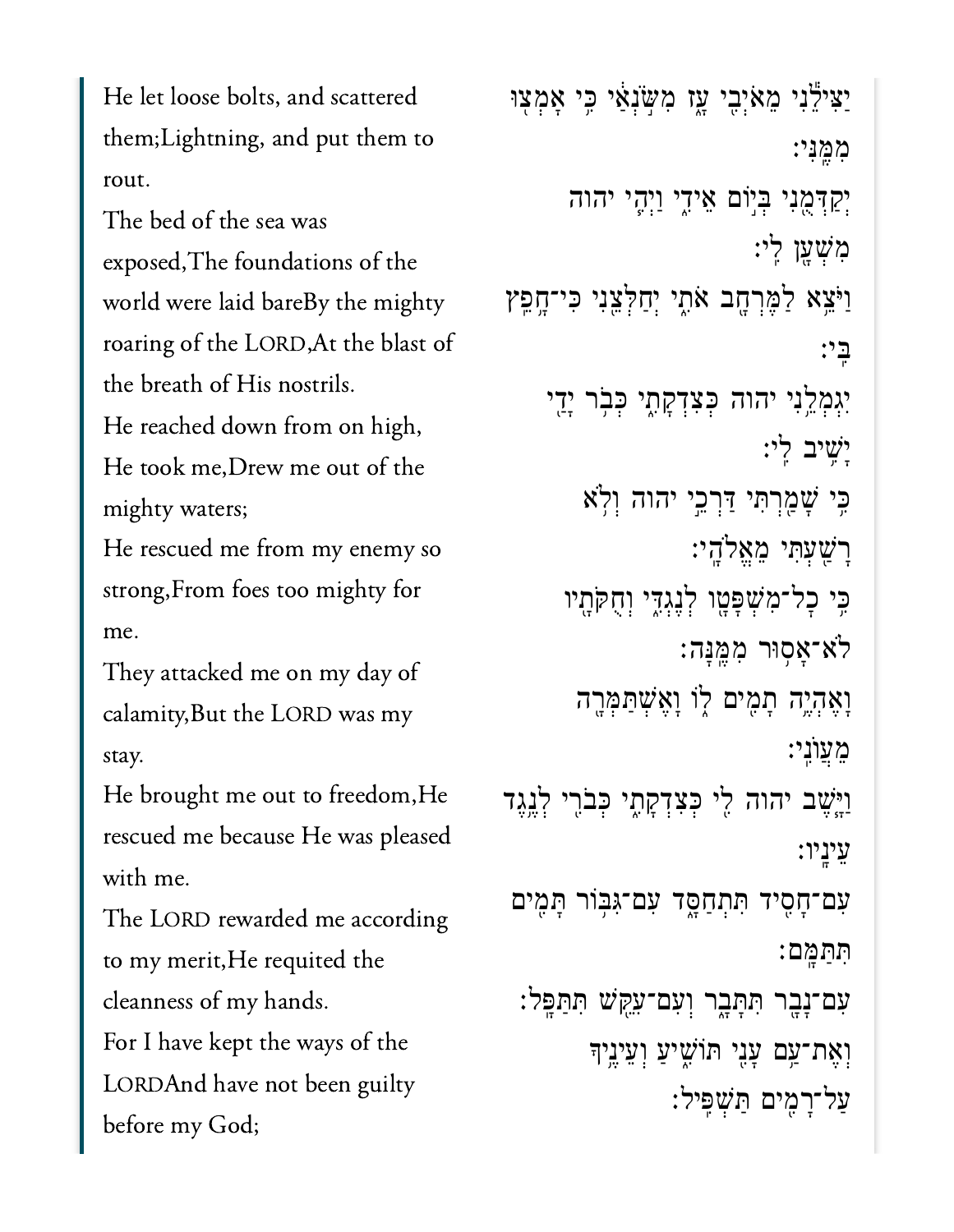I am mindful of all His rulesAnd have not departed from His laws. I have been blameless before Him,And have guarded myself against sinning— And the LORD has requited my merit,According to my purity in His sight. With the loyal You deal loyally;With the blameless hero, blamelessly. With the pure You act in purity,And with the perverse You are wily. To humble folk You give victory,And You look with scorn on the haughty. You, O LORD, are my lamp;The LORD lights up my darkness. With You, I can rush a barrier,With my God, I can scale a wall. The way of God is perfect,The word of the LORD is pure.He is a shield to all who take refuge in Him.

ִּֽכי־ַאָּ֥תה ֵניִ֖רי יהוה ַויהוה ַיִּ֥גיַּה ׇחְׁשִּֽכי׃ ּבִּי בְכֶה אֲרִוּץ גְּדָוּד בֵּאלֹהַי ָ<u>אַדַקָ<sup>י</sup>ג־שוּר:</u> ָהֵ֖אל ָּתִ֣מים ַּדְרּ֑כֹו ִאְמַ֤רת יהוה ִצְרוּפָּה מֲגֵן הוּא לְכְל הֲחֹסֵים בִּוֹ: ִּ֥כי ִמי־ֵ֖אל ִמַּבְלֲעֵ֣די יהוה ּוִ֥מי ֖צּור ִֽמַּבְלֲעֵ֥די ֱאֹלֵֽהינּו׃ הָאֵל מֵעּוּזִי חֵיִל וַיַּחֵר תַּמִים  $\lceil \frac{1}{2} \rceil$   $\lceil \frac{1}{2} \rceil$ : מִשֵׁוֵּה (רגליו) [רַגְלֵי] כְּאַיְלֶוֹת וְעַ<sup>ָ</sup>ל ַבַּמֹּתֵי יַעֲמִדֶנִי: מִלַּמֵּ֣ד יָדֵי לַמְּלְחָמָה וְנִחֵ֣ת ֶקֶׁשת־ְנחּוָׁ֖שה ְזֹרֹעָֽתי׃ ַוְּתִּתֵּן־לֵי מָגֵן יִשְׁעֵךְ וַעֲנֹתְךָּ תַּרְבֵּנִי: ַתַּרְחֶיב צַעֲדֶי תַּחָתֶּנִי וִלְא מָעֲדְוּ ַקְרֻסָּֽלי׃  $i$ אְרְדְּפֶה אֹיְבִי וָאַשִׁמִיֵּדֵם וִלְא ָאׁ֖שּוב ַעד־ַּכּלֹוָֽתם׃ וָאֲכַלֵּם וָאֶמְחָצֵם וְלָא יְקוּמֶוּן וַיִּפְּלִוּ ּתַחת רגָלֵי: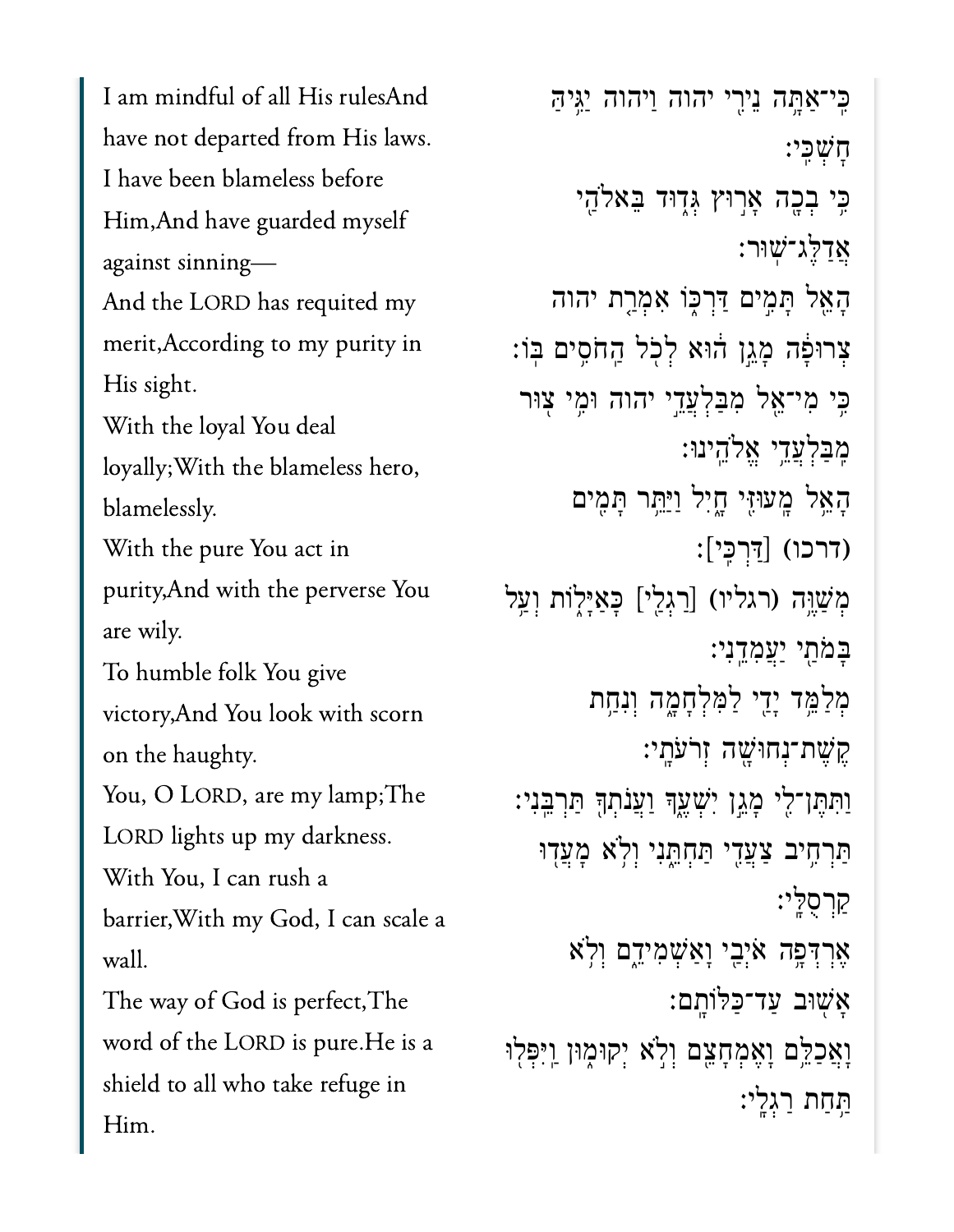Yea, who is a god except the LORD,Who is a rock except God?

—

The God, my mighty stronghold,Who kept my path secure; Who made my legs like a deer's,And set me firm on the heights; Who trained my hands for battle,So that my arms can bend a bow of bronze! You have granted me the shield of Your protectionAnd Your providence has made me great. You have let me stride on freely,And my feet have not slipped. I pursued my enemies and wiped them out,I did not turn back till I destroyed them. I destroyed them, I struck them down;They rose no more, they lay at my feet.

You have girt me with strength for battle,Brought low my foes before

וַתַּזְרֵנִי חֵיִל לַמְּלְחָמֶה תַּכְרִיעַ קָמַי ַּתְחֵּֽתִני׃ וְאִיִּבִּ֫י הַתַּה לֵי עָרֵף מְשָׂנָאֵי ָוַאְצִמיֵֽתם׃ יִשְׁעָוּ וְאֵין מֹּשִׁיעַ אֵל־יהוה וְלֹא ָעָֽנם׃ ְוֶאְׁשָחֵ֖קם ַּכֲעַפר־ָ֑אֶרץ ְּכִטיט־חּו֥צֹות ֲאִדֵּ֖קם ֶאְרָקֵֽעם׃ וַּתִּפַּלְטֵ֫נִי מֵרִי**ּבֵי עַמֶּי תִּשְׁמְרֵ**ٰנִי<sub>ּ</sub> ֿלִרֹא<sup>ָ</sup>שׁ גּוֹיִם עַם לֹא־יָדֻעְתִּי יַעַבְדֻנִי בְּבֵי ֵנִכָּר יִתְכַּחֲשׁוּ־לֵי לִשְׁמְוֹעַ אָזֵן ִיָּׁ֥שְמעּו ִֽלי׃ ְּבֵ֥ני ֵנָ֖כר ִיֹּ֑בלּו ְוַיְחְּג֖רּו ִמִּמְסְּגרֹוָֽתם׃ ַחַי־יהוה וּבְרִוּךְ צוּרֵי וְיָרָם אֵלֹהֵי ֥צּור ִיְׁשִֽעי׃ ָהֵ֕אל ַהֹּנֵ֥תן ְנָקֹ֖מת ִ֑לי ּוֹמִ֥ריד ַעִּ֖מים ַּתְחֵּֽתִני׃ וּמוֹצִיאָי מֵאִיְבֵי וּמִקָּמַיׁ תְּרִוֹמְמֵנִי ֵמִ֥איׁש ֲחָמִ֖סים ַּתִּציֵֽלִני׃ ַעַל־כֵּן אִוֹדְךָּ יהוה בַּגּוֹיִם וּלְשָׁמְךָ ְאַזְמֵר: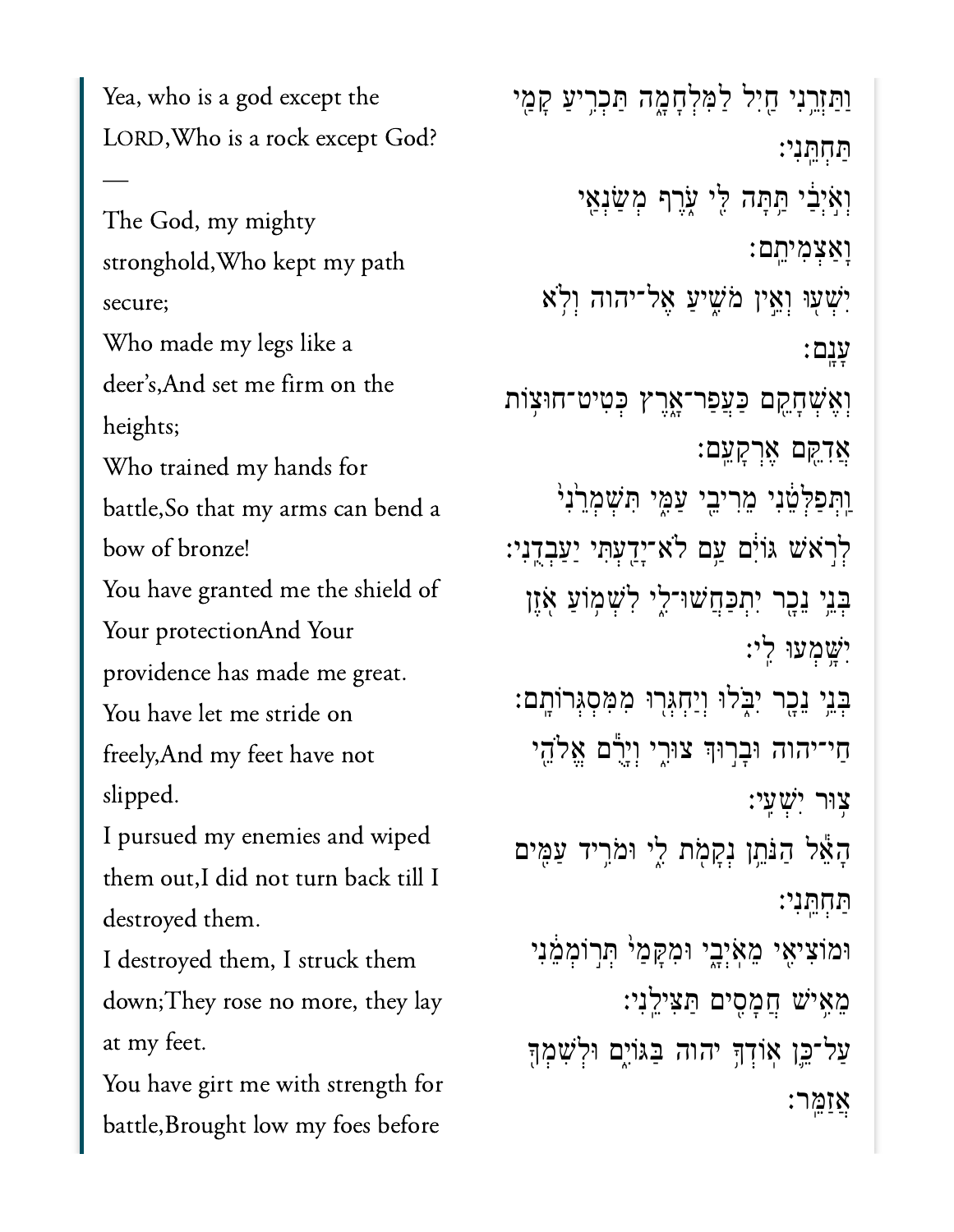me,

Made my enemies turn tail before me,My foes—and I wiped them out.

They looked, but there was none to deliver;To the LORD, but He answered them not.

I pounded them like dust of the earth,Stamped, crushed them like dirt of the streets.

You have rescued me from the strife of peoples,Kept me to be a ruler of nations;Peoples I knew not must serve me.

Aliens have cringed before me,Paid me homage at the mere report of me.

Aliens have lost courageAnd come trembling out of their fastnesses. The LORD lives! Blessed is my rock!Exalted be God, the rockWho gives me victory; The God who has vindicated meAnd made peoples subject to me,

(מגדיל) [מִגְדִּוֹל] יְשׁוּעָוֹת מַלְכֶּוֹ וְעְׂשֶׂה־חֱסָד לִמְּשִׁיחֶוֹ לְדָוֶד וּלְזַרְעָוֹ ַעד־עֹוָֽלם׃ }פ{